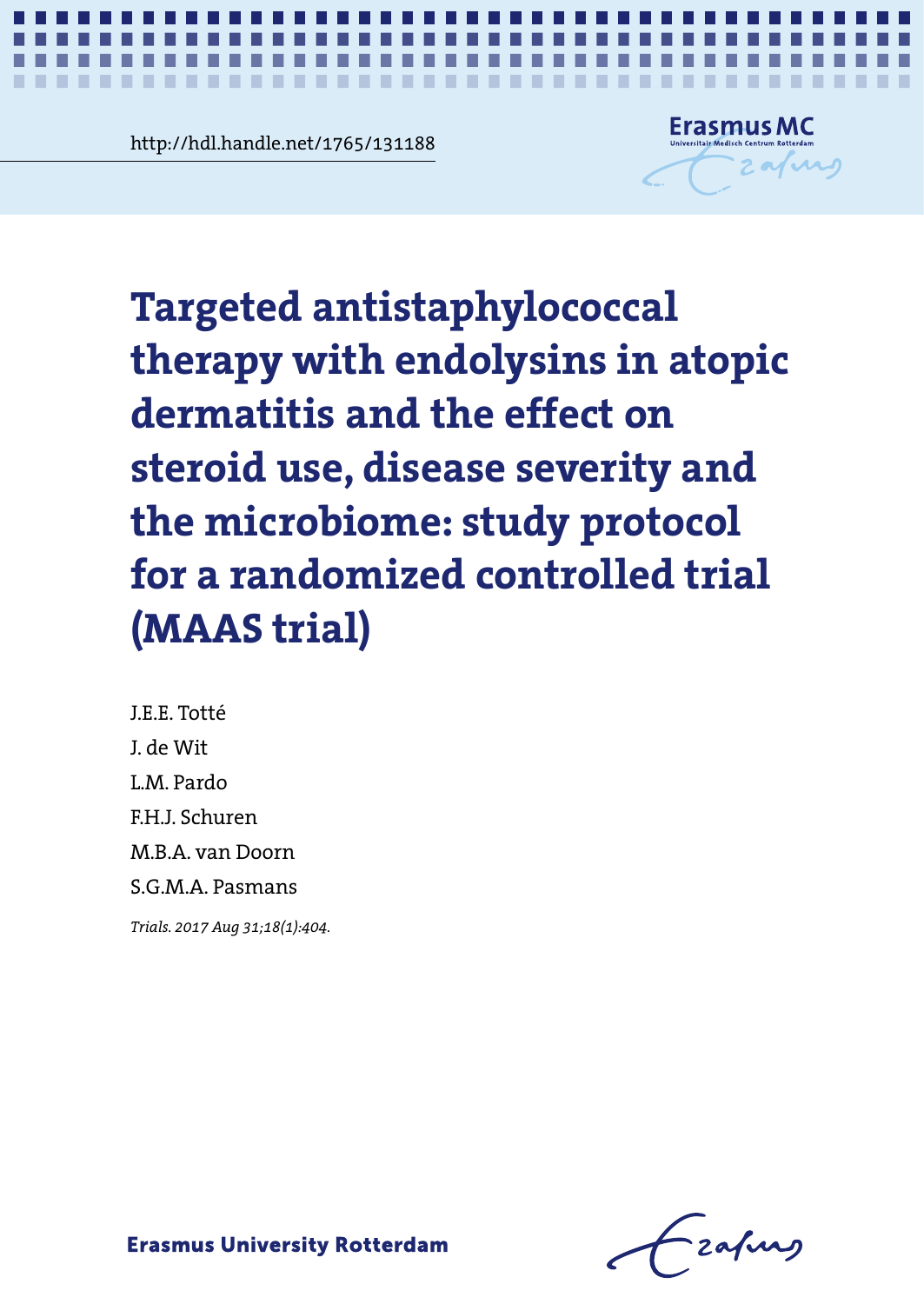## **ABSTRACT**

#### **Background**

Atopic dermatitis (AD) is associated with a reduced skin microbial diversity and overgrowth of *Staphylococcus* (*S.*) *aureus*. However, the importance of *S. aureus* colonisation in the complex pathogenesis remains unclear and studies on the effect of antistaphylococcal therapy in noninfected AD show contradictory results. Long-term interventions against *S. aureus* might be needed to restore the microbial balance, but carry the risk of bacterial resistance induction. Staphefekt, an engineered bacteriophage endolysin, specifically kills *S. aureus* leaving other skin commensals unharmed. Bacterial resistance towards endolysins has not been reported, nor is it expected, which allows us to study its effect as long-term anti-staphylococcal treatment in non-infected AD.

### **Methods**

This is a multi-centre, placebo-controlled, double-blinded and randomized superiority trial with a parallel group design. A total of 100 participants, aged 18 years or older, diagnosed with moderate-to-severe atopic dermatitis and using a topical corticosteroid in the weeks before enrolment are included in the study. The study is executed in the Erasmus MC University Medical Center Rotterdam in collaboration with the Havenziekenhuis Rotterdam. After a two-week run-in period to standardize the corticosteroid use with triamcinolone acetonide 0.1% cream, participants will be randomized to either treatment with Staphefekt in a cetomacrogol-based cream or a placebo for 12 weeks, followed by an eight-week follow-up period. The primary objective is to assess the difference in the need for corticosteroid co-therapy between the Staphefekt and the placebo group, measuring the number of days per week of corticosteroid cream (triamcinolone) use. Secondary objectives include the difference in use of corticosteroid cream measured in grams, differences in clinical efficacy, quality of life (QoL), microbial composition (including *S. aureus*) between the Staphefekt and the placebo group, and the safety and tolerability.

### **Discussion**

The results of this trial will provide data about the effect of long term antistaphylococcal therapy with Staphefekt on corticosteroid use, clinical symptoms and QoL in patients with moderate-to-severe AD. Additional data about growth characteristics of the skin microbiome, including *S. aureus*, will give insight in the role of the microbiome as a factor in the pathophysiology of AD.

Frafing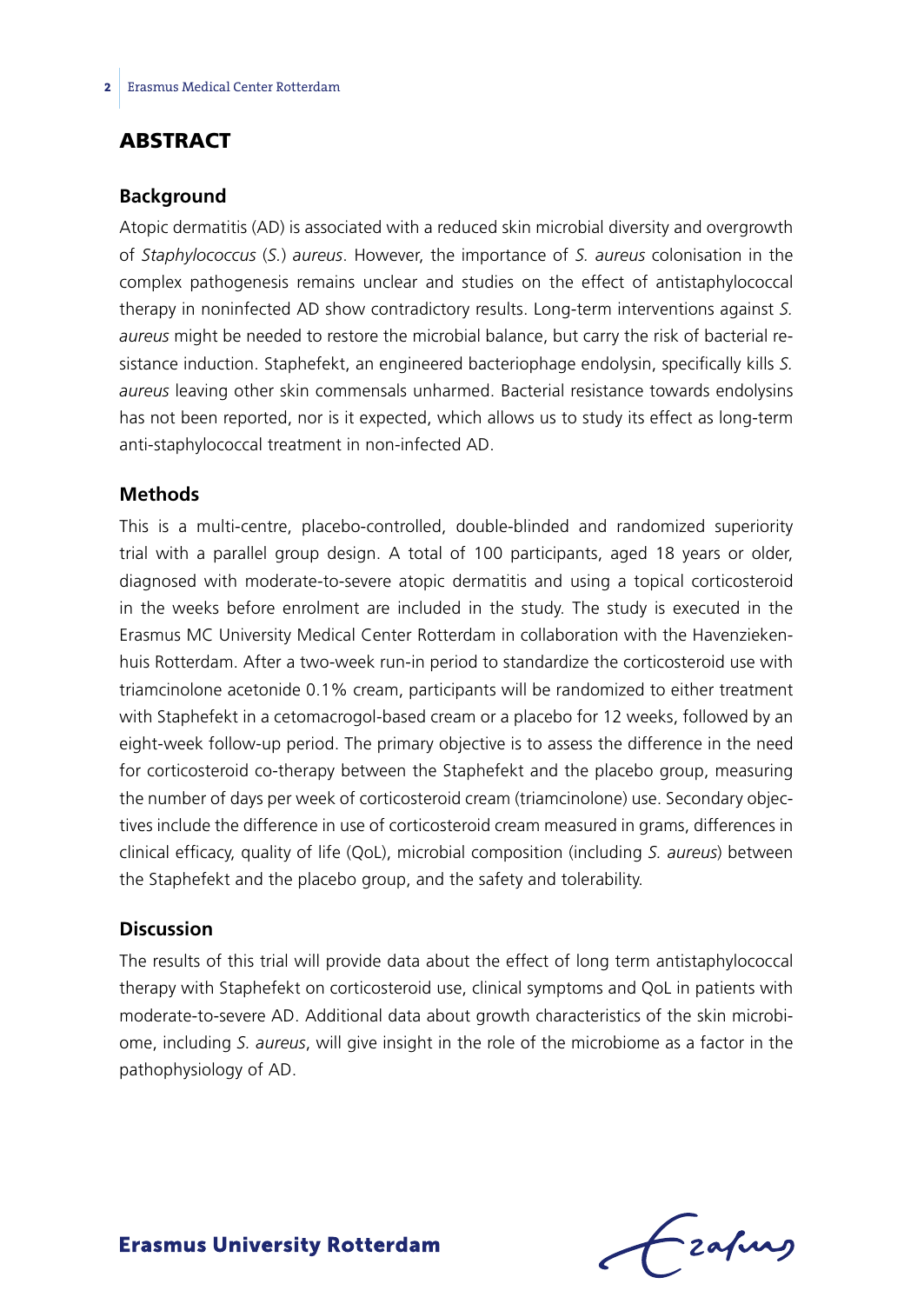## **INTRODUCTION**

Atopic dermatitis (AD) is a chronic inflammatory skin disease that is associated with a reduced quality of life (QoL), primarily due to an itchy skin.<sup>1-3</sup> The disease is characterised by a reduced skin microbial diversity and overgrowth of *Staphylococcus (S.) aureus,* a bacterium that can aggravate skin inflammation via the production of staphylococcal enterotoxins that stimulate the release of pro-inflammatory cytokines.<sup>4-7</sup> However, the importance of *S. aureus* colonisation in the complex pathogenesis, compared to the other genetic and immunologic factors involved, remains unclear.

Current treatment approaches for AD include topical treatment with emollients and anti-inflammatory therapy with (topical) immunosuppressive agents (corticosteroids and calcineurin inhibitors), according to the international quidelines. $8,9$  Antistaphylococcal therapy is only recommended in cases of fever or clinically infected skin.<sup>8,9</sup> Clinical studies that evaluated the added value of antistaphylococcal therapy in noninfected AD have shown contradictory results. Bath Hextall *et al.*10 performed a systematic review of 26 studies and showed that antistaphylococcal agents reduced the amount of *S. aureus* on the skin in AD. However, the bacteriological reduction did not translate into a decrease of clinical symptoms. These studies mainly investigated short-term therapies of less than one month duration and comprised small and poor-quality studies. As discontinuation of therapy after a short treatment period can result in quick regrowth of *S. aureus*, the results of this systematic review do not necessarily mean that anti-staphylococcal agents do not work.11 A more recent review of Brüssow *et al.*12 summarizes two intervention trials that reported significant improvement of disease severity in noninfected AD after two and three months of therapy with antistaphylococcal therapy (bleach baths).<sup>13,14</sup> We hypothesize that long-term therapy may be needed to reduce *S. aureus* overgrowth and maintain a stable and balanced skin microbial composition. Ultimately, this could result in disease improvement, prevention of AD flares, and less need for (topical) immune suppression. However, long-term use of antibiotics can induce bacterial resistance, and both the use of antibiotics and dilute bleach baths can cause unnecessary harm to the commensal flora, that is hypothesized to have anti-staphylococcal properties.<sup>15,16</sup>

In the context of the increasing incidence of bacterial resistance, the interest in bacteriophages and their endolysins as antibacterial therapy has been renewed.<sup>17</sup> Staphefekt SA.100 is an engineered chimeric endolysin that specifically lyses the cell membrane of *S. aureus* via endopeptidase and putative amidase activities.18-20 Long-term application of Staphefekt on the skin, targeting only *S. aureus* and leaving skin commensals unharmed, may improve long-term AD outcomes, such as the number of disease flares, and may reduce the use of topical corticosteroids. Bacterial resistance to Staphefekt or other endoly-

frafing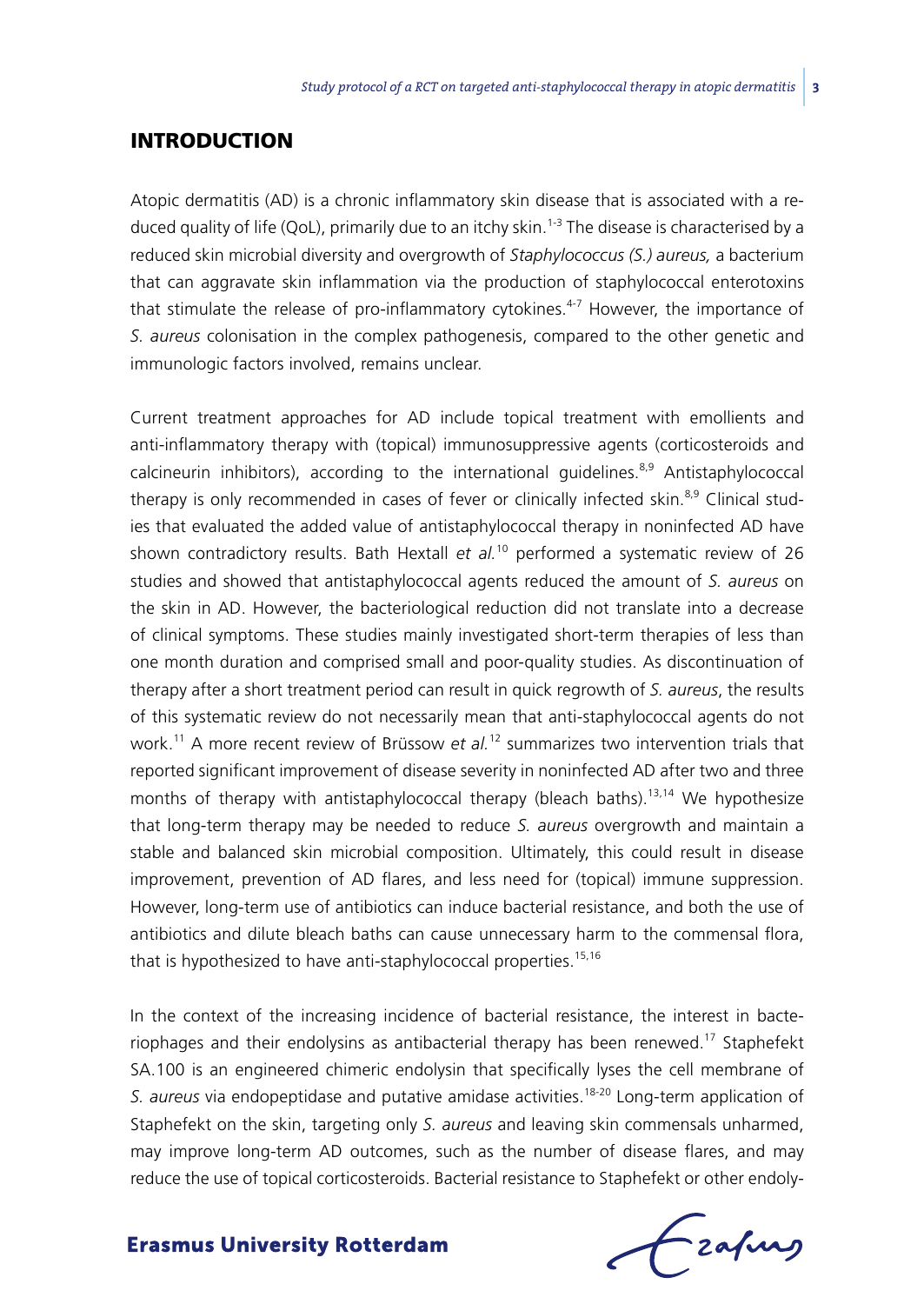sins has not been observed and could not be induced, which enables us to study the effect of long-term antistaphylococcal treatment in noninfected AD using this endolysin-based agent.19,21,22

The aim of this randomized controlled trial, the MAAS trial, is to evaluate the effect of a three-month antistaphylococcal therapy with Staphefekt on the frequency and quantity of topical corticosteroid use, clinical symptoms and QoL in patients with moderate-to-severe AD. In addition, data on the growth characteristics of the skin microbiome, including *S. aureus*, will be collected, which will gain insight into the role of the microbiome as a factor in the pathophysiology of AD.

## Materials and methods

### **Design and setting**

The MAAS trial (microbiome in atopic dermatitis during antistaphylococcal therapy and the effect on steroid use), is a multi-centre, randomized, double-blinded, placebo-controlled superiority trial with a parallel group design. The study aims to evaluate the effect of Staphefekt on the use of corticosteroids, disease severity, QoL, and composition of the microbiome in patients with AD (Figure 1)*.* The study was designed by the department of Dermatology of the Erasmus MC University Medical Center Rotterdam and will be executed in collaboration with the Havenziekenhuis Rotterdam. Enrolment and follow-up visits take place at these two locations. Participants who comply with the criteria for inclusion and exclusion will start with a two-week run-in period to standardize the corticosteroid use with triamcinolone acetonide 0.1% cream. After completion of the run-in phase, participants will be randomized to either treatment with Staphefekt or a placebo for 12 weeks, followed by an eight-week follow-up period. An Eczema Area Severity Index (EASI) above 50.0 after the run-in phase is a contraindication for further participation*.* During the course of the study, participants visit the outpatient clinic six times (visit 1 through 6) and data will be collected on corticosteroid use, disease severity, QoL, skin microbiome, and adverse events.

## **Ethical considerations**

This study follows the Dutch Medical Research Involving Human Subjects Act 1998 (WMO) and the principles of the Helsinki Declaration 2008. All study procedures have been reviewed and approved by the Medical Ethics Committee of the Erasmus MC University Medical Center Rotterdam, the Netherlands (MEC-2016-233). Protocol amendments will be submitted for review at the Medical Ethics Committee.

frafing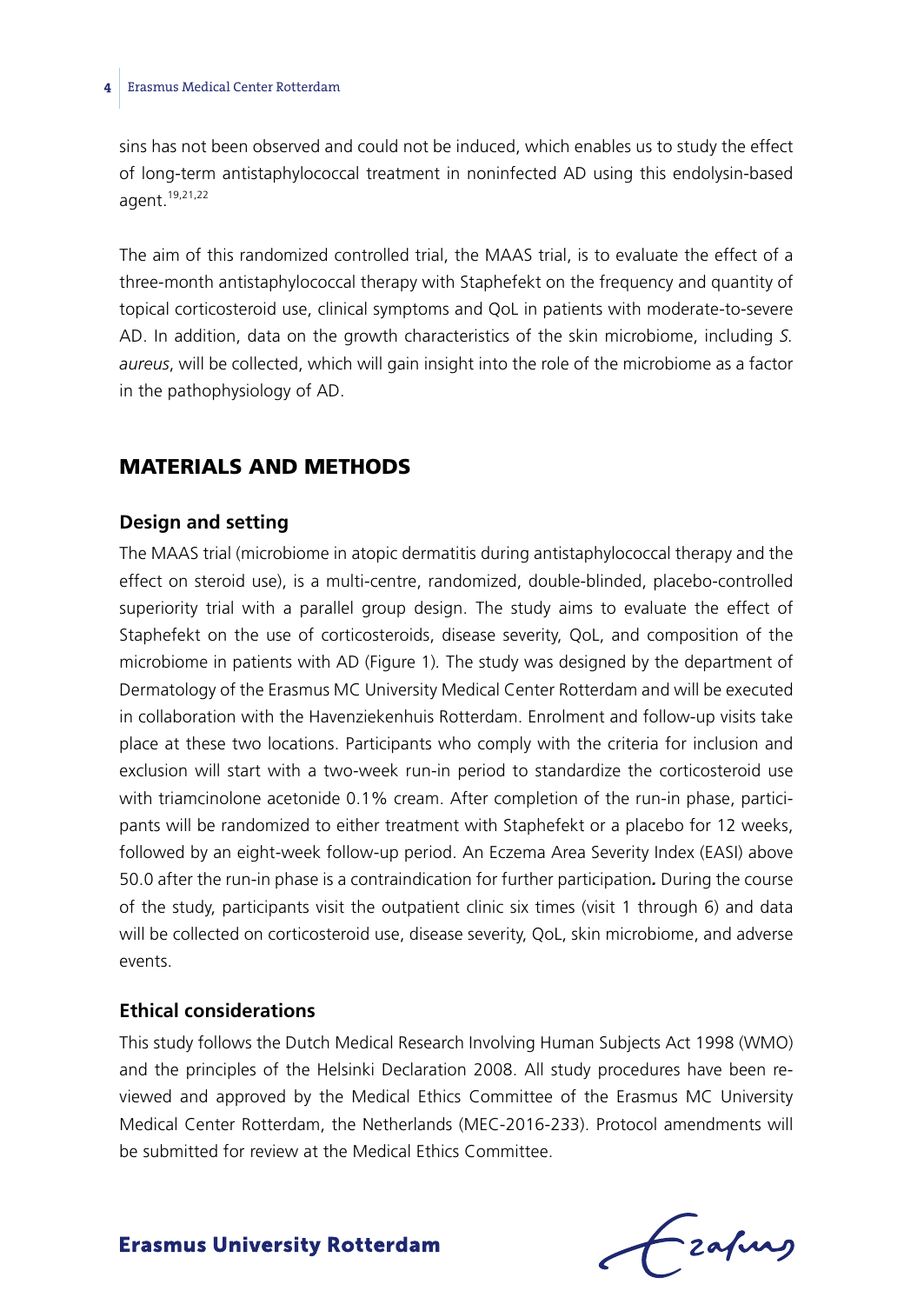

**Figure 1.** Flowchart of the study design

#### **Participants**

This study will enroll adults (18 years or older) diagnosed with atopic dermatitis according to the UK working party diagnostic criteria for AD.<sup>23-25</sup> Participants are eligible for enrolment if they have a score between 7.1 and 50.0 on the EASI for disease severity. Topical corticosteroids must have been prescribed before enrolment. All patients must be able to read and understand the patient information and provide written informed consent. Patients are not eligible for enrolment if they used (1) systemic antibiotics or corticosteroid in the two months prior to enrolment; (2) oral immunosuppressive agents or UV therapy in the three months before enrolment; or (3) local antibiotics or Staphefekt (from commercial sources) one week before enrolment. Other criteria for exclusion are a known contact allergy to any of the components of the study drug (e.g. propylene glycol), clinically infected AD, or the existence of other skin condition(s) that could interfere with the assessment of the AD severity.

frafing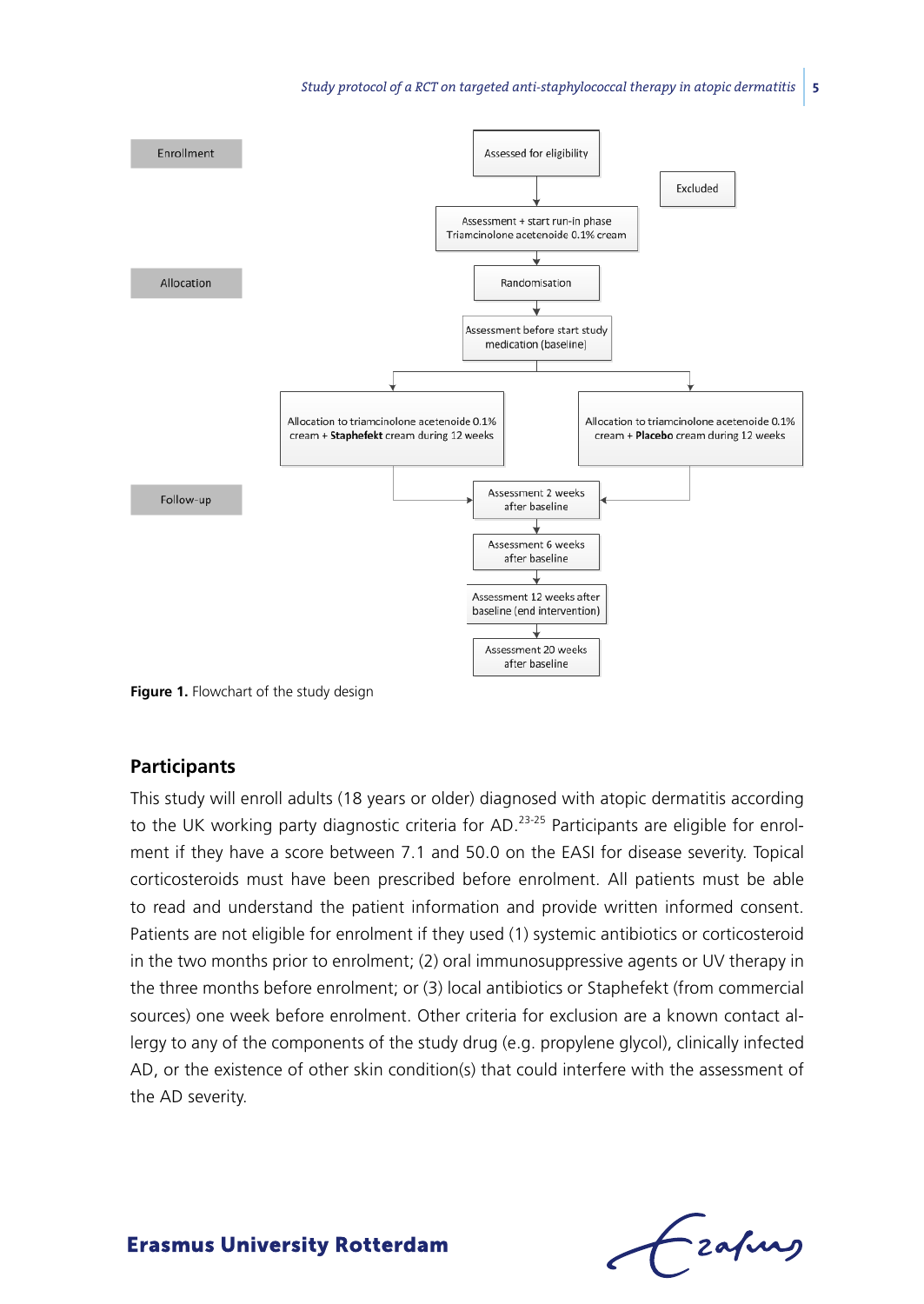### **Recruitment, inclusion and consent**

Participants with AD will be recruited from the dermatology outpatient clinic of the Erasmus MC and the Havenziekenhuis Rotterdam. Furthermore, Dutch dermatologists are informed about the study via the Dutch Trial Network and via scientific conferences. Patients with AD are informed via the patient support group and via online media, such as DermHome (https://www.huidhuis.nl/). In addition, recruiting advertisements will be placed on student fora and in local newspapers. Patients who are interested in participation in the trial can contact the researcher directly via email or phone. After a first screening with regard to the inclusion and exclusion criteria via email or phone, potentially eligible participants receive an information letter and will be invited at the dermatology outpatient clinic to further assess eligibility. Patients that fulfil the inclusion criteria and are willing to participate, will be included in the study after providing written informed consent.

### **Sample size**

The sample size for this study was calculated based on the primary outcome, namely the difference in mean days per week corticosteroid use over 12 weeks between the Staphefekt arm and the placebo arm, in patients that are positive for *S. aureus* on the skin at baseline. This is the first study measuring clinical outcomes of Staphefekt in patients with AD. We expect to find a mean topical corticosteroid use of 5 days/week in the placebo group. This was based on a study of Hon *et al.*26 that showed decreased use of topical corticosteroids when taking bleach baths, an antistaphylococcal therapy. Based on the results of this study, we anticipate an effect size of 1.25 day/week reduction of topical corticosteroid use in the Staphefekt arm. A sample size was calculated using an unpaired t-test to compare means in a superiority trial design. With a power of 0.80, alpha of 0.05, and standard deviation (SD) of 2.0, 40 patients are needed per treatment arm. Assuming 10% drop out and 90% of the patients being positive for *S. aureus* on the skin lesions, 50 patients will be assigned to each of the two treatment arms.

### **Randomization and blinding**

The participants are randomly assigned in a 1:1 fashion to either treatment with Staphefekt or placebo. Stratified block randomization for AD severity is performed to ensure equal distribution of patients with moderate and severe AD over the treatment arms (EASI 7.1-21 and EASI 21.1-50). Randomization is done by an independent biostatistician of the Erasmus MC, using the statistical software package R version 3.2.2. The participants, the researchers and laboratory analyst are blinded for the intervention. The pharmacy manages the randomization list and provides blinded study medication.

Frafing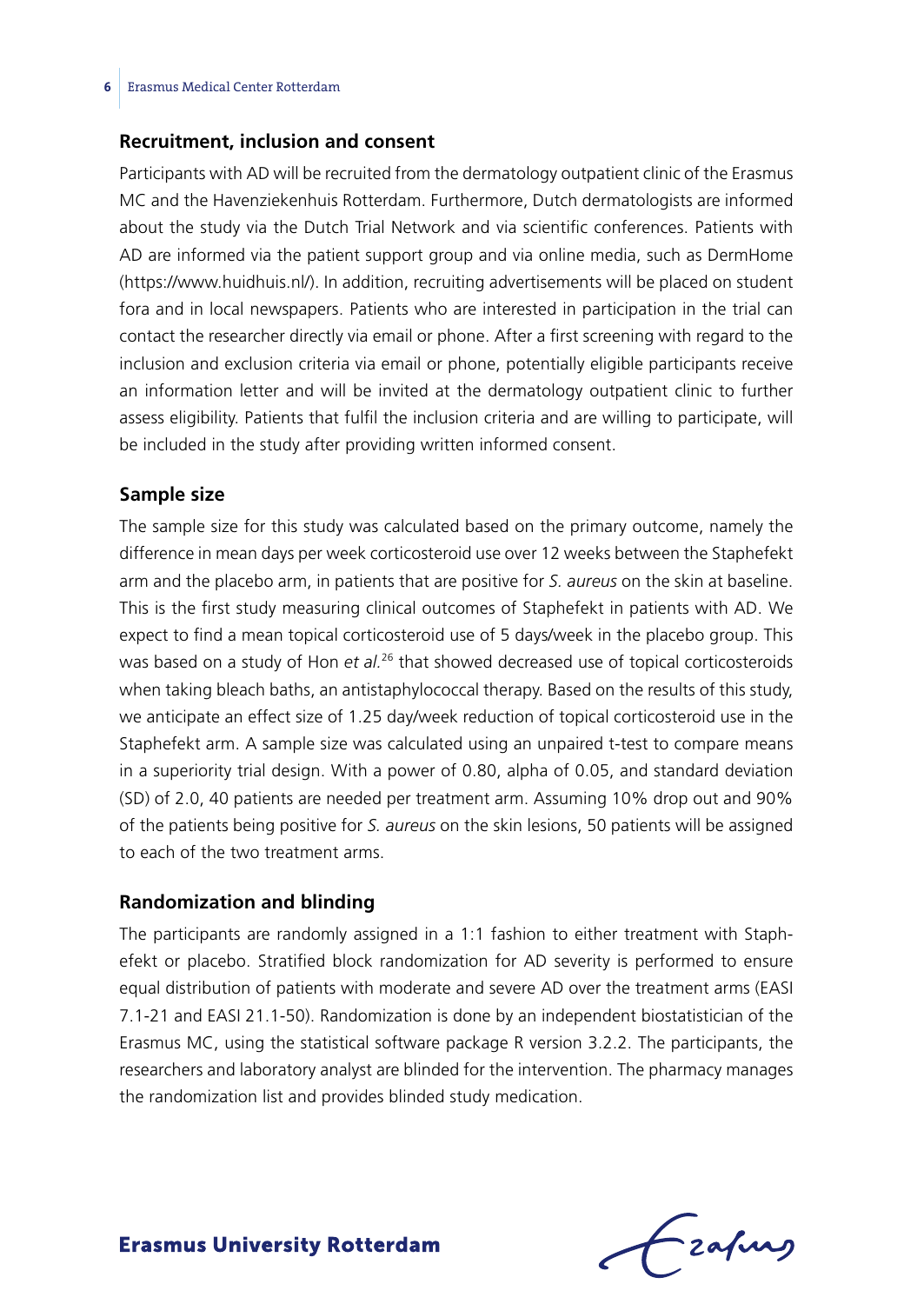### **Intervention**

After enrolment, all participants start a run-in phase of two weeks, in which they receive a standardized dosing regimen of topically applied triamcinolone acetonide 0.1% cream (Table 1). After the run-in period, the patient and the researcher evaluate further participation, with very severe AD (EASI >50.0) as a contraindication for continuation. The run-in period and randomization is followed by a 12-week treatment period and an eight-week follow-up period. During the treatment period, Staphefekt or placebo cream will be applied on the total skin surface twice daily to reach optimal reduction of *S. aureus,*  as both lesional and non-lesional skin are often colonised.<sup>4</sup> The Staphefekt endolysin is made available in a cetomacrogol-based cream. The placebo is composed of the same cetomacrogol-based cream, without Staphefekt. During the treatment and follow-up period triamcinolone will be used according to the corticosteroid dosing regimen (Table 1). Measurements and assessments will be performed at enrolment (start of the run-in phase, visit 1), baseline (start treatment with Staphefekt/placebo, visit 2a), 0.5 hours after baseline and 2, 6, 12, and 20 weeks after baseline (visits 2b to 6). Table 2 provides an overview of the measurements per visit. Unless it is in the best interest of the patients, for example in case of an eczema flare, patients are not allowed to use systemic or topical immunosuppressive medication (including calcineurin inhibitors), antibiotics or antiseptics during the study. Escape medication will be prescribed according to current treatment guidelines and its use will be registered. At start of the study, patients receive an emollient according to patient's preference for use during the course of the study. The use of this emollient will be registered by weighing the tubes at each visit.

|           | Week 1 | Week 2   | Week 3   | Week 4 | Week 5 | Week 6 | Week 7   | Week 8 | Week 9 |  |  |
|-----------|--------|----------|----------|--------|--------|--------|----------|--------|--------|--|--|
| Saturday  | X X    | X        | X        | X      |        |        |          |        |        |  |  |
| Sunday    | ХX     | X        |          |        | X      | X      | $\times$ | X      |        |  |  |
| Monday    | X X    | $\times$ | $\times$ | X      |        |        |          |        |        |  |  |
| Tuesday   | ХX     | X        |          |        | X      | X      |          |        |        |  |  |
| Wednesday | X X    | X        | X        | X      |        |        |          |        |        |  |  |
| Thursday  | X X    | X        |          |        | X      | X      | $\times$ | X      |        |  |  |
| Friday    | ХX     | X        | X        | X      |        |        |          |        |        |  |  |

**Table 1.** Corticosteroid dosing regimen

Start in week 1 or 2 depending on severity of the atopic dermatitis. If the symptoms allow, reduce the use of corticosteroid cream weekly according to the scheme. Return to week 1 or 2 in case of an exacerbation. Based on patient' assessment.

### **Detailed sample and laboratory procedures**

Sampling procedures are based on the 'Manual of Procedures' for microbiome sampling of the Human Microbiome Project. $32$  All samples are obtained by one of the researchers wearing gloves (sterile for the skin scrub). Sterile Copan 490CE.A swabs are used to sample

frafing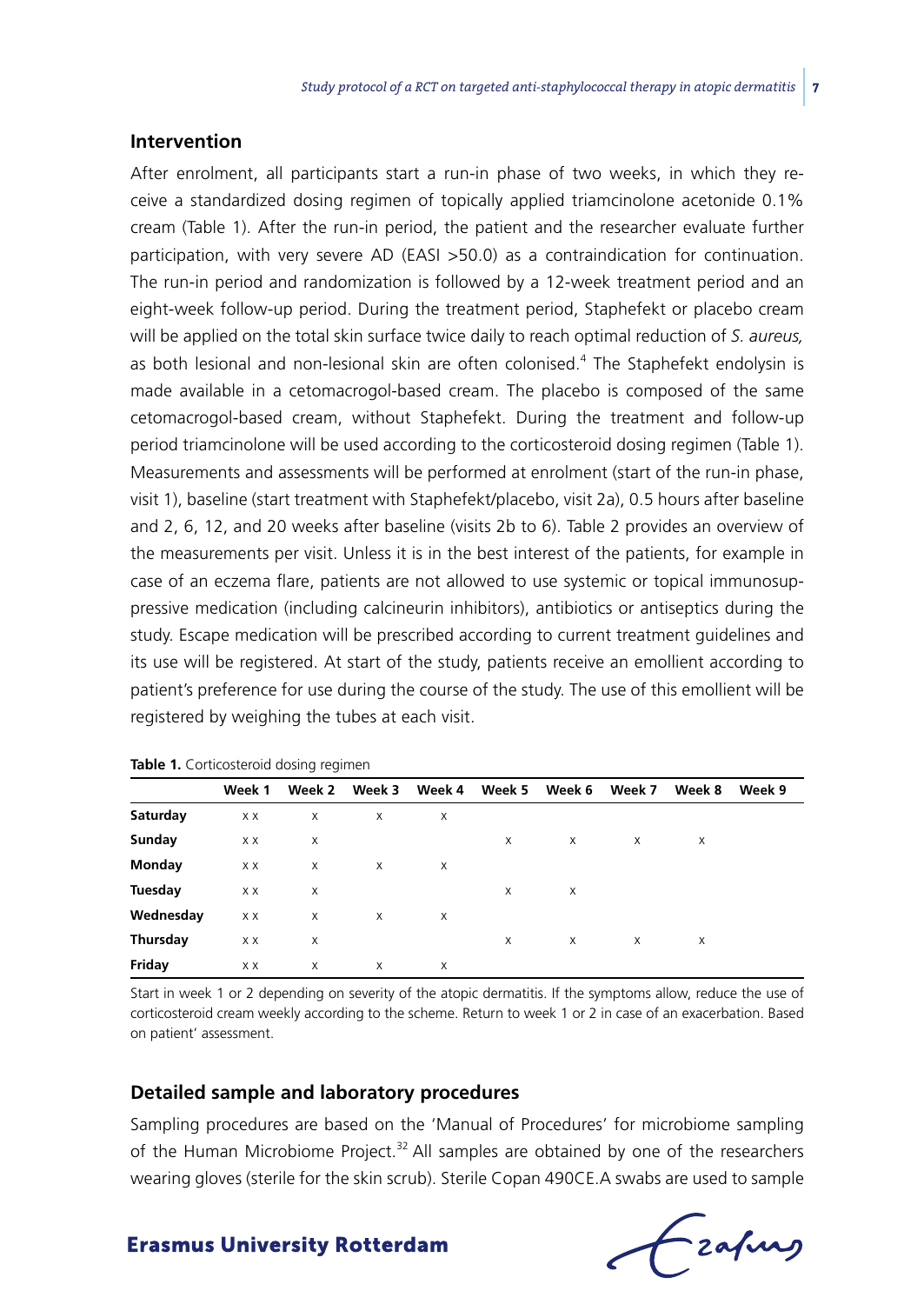#### **8** Erasmus Medical Center Rotterdam

the skin, nasal cavity and pharynx. Skin samples are taken from lesional skin, preferably located at the antecubital folds or the popliteal fold. The skin surface is swabbed during 30 seconds. The mucosal surfaces of both the anterior nares are gently rubbed going round the area for 10 seconds. The rear of the oropharynx is swabbed for 5 seconds, using a tongue depressor. For the skin scrub sample, a ring with an internal diameter of 4 cm will be placed on the same skin lesion where the swab was collected, but on a non-overlapping area: 1 ml of swab-solution (0,85% NaCl, 0.1% bacteriological peptone, 0.1% Tween 80) is pipetted in the ring. After rubbing over the skin with a Copan 480CE swab during 1 minute, the swab solution will be pipetted out the ring into an Eppendorf tube. The swabs will be sent to the laboratory by mail at the day of collection. A semi-quantitative culture technique and matrix-assisted laser desorption ionization time-of-flight (MALDI-TOFF) for identification of *S. aureus* will be performed. The scrub samples will be stored at -80 ° at the Erasmus MC Rotterdam until 16S rRNA-sequencing and quantitative *S. aureus* analysis.

#### **Primary and secondary outcomes**

The primary outcome of this study is the days per week of corticosteroid use, compared between the Staphefekt and the placebo group over 12 weeks. Patients report their triamcinolone use daily in a secured digital platform, 'DermHome'.\* Additionally, the use of triamcinolone cream will be measured in grams by weighing the study medication at time of issue and return (each visit). Secondary outcomes include clinical efficacy and QoL from baseline through week 12 and week 20, change of the microbial composition (including *S. aureus*), and safety. Clinical efficacy is measured using the EASI, the Investigators Global Assessment (IGA), and registration of the number of flares.<sup>27</sup> A flare is defined as an exacerbation that requires the need to intensify treatment, from a doctor or patient's perspective. This implies any stronger topical therapy or the need for systemic treatment. A 50% increase of the EASI score compared to baseline is used as an indication to intensify treatment. The Pruritus Numerical Rating Scale (NRS) and the Patient-Oriented Eczema Measure (POEM) are included as patient-reported efficacy outcomes.<sup>28,29</sup> QoL is measured using the Skindex-29. $30,31$  Changes in the microbiome are evaluated by comparing the changes in bacterial composition between the treatment groups, determined by 16S rRNA sequencing of the skin scrub samples. Reduction of *S. aureus* is determined by quantitative polymerase chain reaction (qPCR), and culture for the comparison between visit 2a and visit 2b. Safety and tolerability is assessed by monitoring the incidence of (serious) adverse device events through the end of the study, evaluated by medical check-ups that include evaluation of vital signs. Reportable adverse events will be reported within the set timelines to the competent authorities. Table 2 gives a detailed overview of the measurements per visit.

Frafing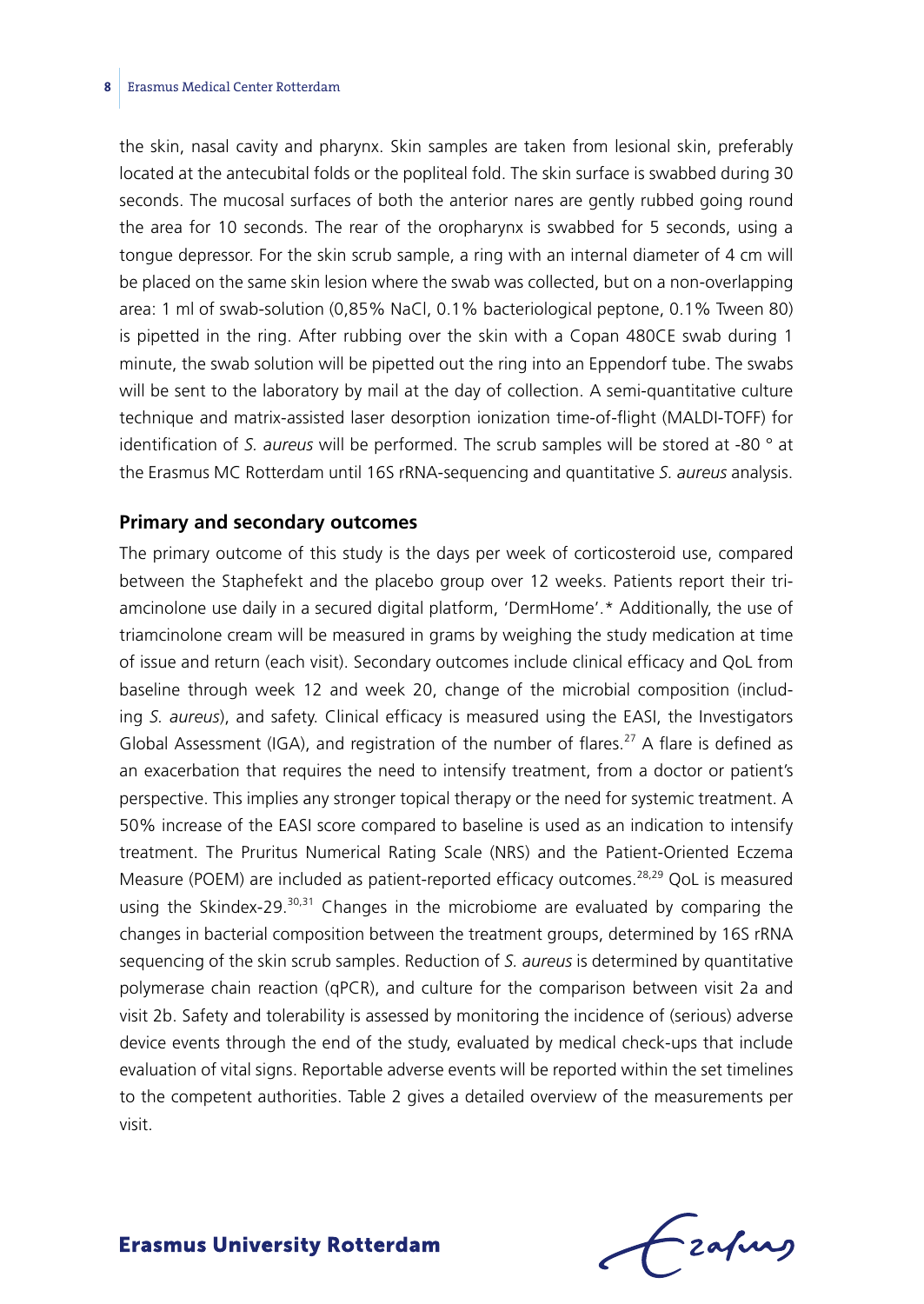|                        |                                                             | Run-in       | <b>Baseline/Allocation</b> |          |              | Intervention |              | Follow-up |
|------------------------|-------------------------------------------------------------|--------------|----------------------------|----------|--------------|--------------|--------------|-----------|
|                        |                                                             | Visit 1      | Visit 2a                   | Visit 2b | Visit 3      | Visit 4      | Visit 5      | Visit 6   |
| <b>ENROLMENT</b>       |                                                             |              |                            |          |              |              |              |           |
| Eligibility screen     |                                                             | $\mathsf{x}$ |                            |          |              |              |              |           |
| Informed consent       |                                                             | X            |                            |          |              |              |              |           |
| Baseline questionnaire |                                                             | X            |                            |          |              |              |              |           |
| Allocation             |                                                             |              | X                          |          |              |              |              |           |
| <b>INTERVENTION</b>    |                                                             |              |                            |          |              |              |              |           |
| <b>ASSESSMENTS</b>     |                                                             |              |                            |          |              |              |              |           |
| Efficacy               | Questionnaire<br>triamcinolone use (primary<br>outcome)     |              |                            |          |              |              |              |           |
|                        | Weight triamcinolone tube<br>at issue and return            | X            | $\mathsf{x}$               |          | X            | X            | $\times$     | X         |
|                        | EASI <sup>27</sup>                                          | X            | X                          |          | X            | X            | X            | X         |
|                        | <b>IGA</b>                                                  |              | X                          |          | X            | X            | X            | X         |
|                        | Pruritis NRS <sup>28</sup>                                  |              |                            |          |              |              |              |           |
|                        | POEM <sup>29</sup>                                          |              | X                          |          | X            | X            | X            | X         |
|                        | Quality of life Skindex-2930,31                             |              | X                          |          | X            |              | X            | X         |
| Microbiome             | Swab skin                                                   | X            | $\boldsymbol{\mathsf{X}}$  | X        | X            |              | X            | X         |
|                        | Scrub skin                                                  |              | $\mathsf{x}$               |          | X            |              | $\mathsf{x}$ | X         |
|                        | Swab nose                                                   | X            | Χ                          |          |              |              | X            | X         |
|                        | Swab throat                                                 | X            | $\boldsymbol{\mathsf{X}}$  |          |              |              | X            | X         |
| Safety                 | Medical check-up                                            | X            | X                          |          | $\mathsf{x}$ | X            | $\mathsf{x}$ | X         |
| Other                  | Photograph (overview +<br>close-up sampled lesion)          |              | X                          |          | X            | X            | X            | X         |
|                        | Questionnaire use of<br>emollients and escape<br>medication |              | X                          |          | X            | Χ            | X            | X         |

Abbreviations: EASI, eczema area and severity index; IGA, investigators global assessment; NRS, numerical rating scale; POEM, patient-orientated eczema measure. Visit 1, enrolment in the trial and start of a two weeks run-in phase; Visit 2a, start of the intervention (baseline); Visit 2b, 0.5 hours after baseline; Visit 3, 2 weeks after baseline; Visit 4, 6 weeks after baseline; Visit 5, 12 weeks after baseline and end of the intervention; Visit 6, follow-up visit 20 weeks after baseline. All visits take place plus or minus two days from the indicated timeframe.

Frahing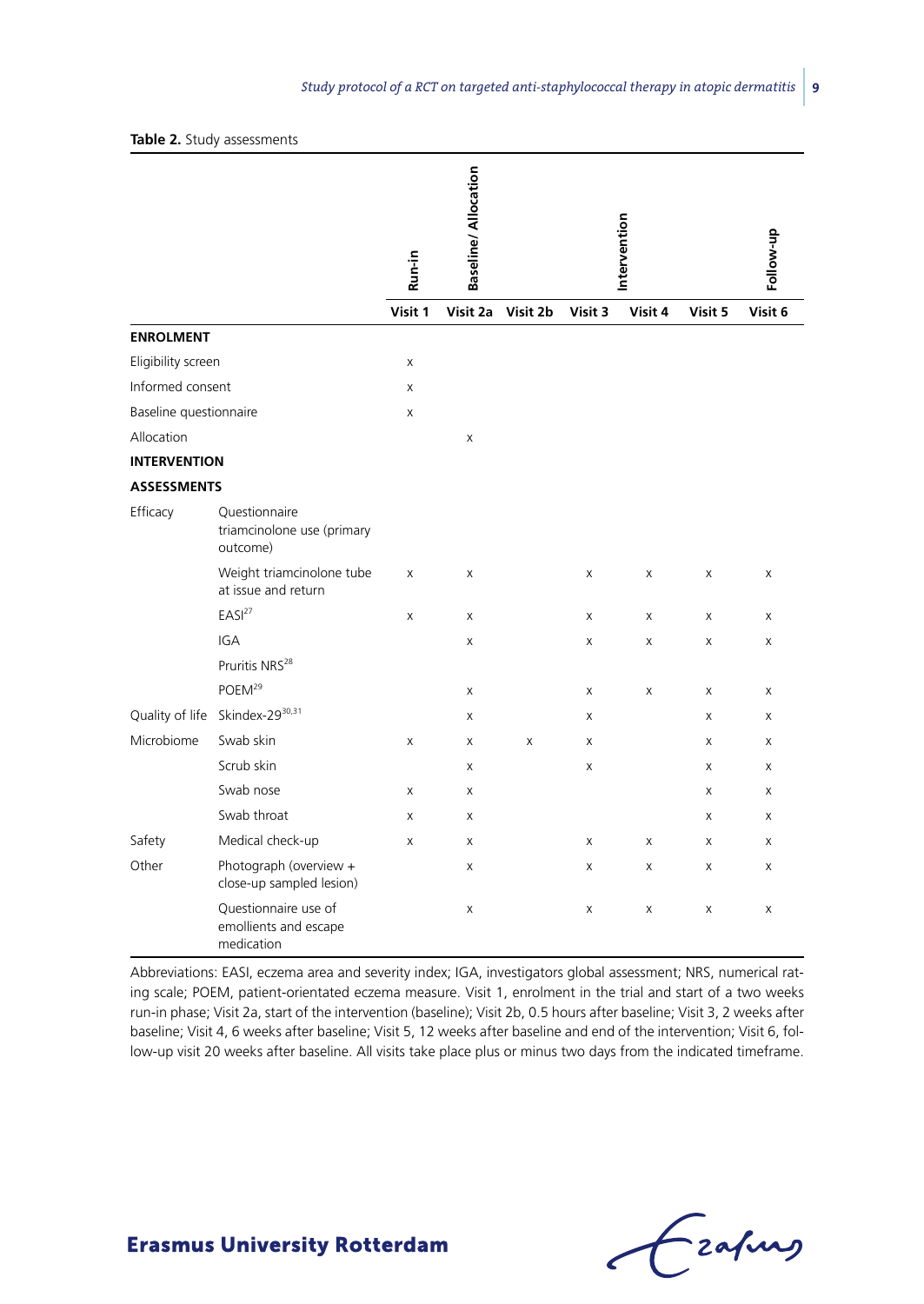### **Data collection, monitoring and data analysis**

Data collected during the visits are entered in Open Clinica. This data management system allows direct data entry. Data entry is monitored by an independent researcher according to a predefined monitoring plan. Triamcinolone use and itch scores filled in daily by the patients in 'DermHome' will be extracted in a SPSS format and combined with the Open Clinica database. Patients confidentiality will be ensured by using identification numbers. Data will be analysed on an intention-to-treat basis. A mixed linear regression model will be used to examine if there is a significant difference in corticosteroid use over 12 weeks between the intervention and the placebo group. $33$  This model accounts for repeated measurements in each patient and is valid in the case of missing data. Covariates that could influence the outcome variable will be included in the model. Subgroup analysis will be performed to analyse patients who are positive for *S. aureus* on the skin versus patients that are negative for *S. aureus* before the start of the intervention. Positive patients are defined as having positive cultures both at visit 1 and 2a. Negative patients must have two negative cultures. Patients that have one positive and one negative culture will not be included in the subgroup analysis. Secondary outcomes will also be analysed using a mixed model analysis (linear or logistic according to the type of data). The findings of this study will be published in national and international journals and will be communicated to the relevant patient associations.

\*'DermHome' is a secured digital treatment and research platform, developed with Patient 1 BV, Almere.<sup>34</sup> The platform provides an user-friendly individual account that allows patients to report their pruritus score and triamcinolone use daily. Thereby, the platform provides digital information about the study, including the use of the study medication, and an option to contact the researcher and to upload photos in case of questions. After every visit the researcher can make notes in the digital file about findings, agreements, and future appointments.

## **DISCUSSION**

The MAAS trial is a randomized, placebo-controlled trial that investigates the effect of three-month antistaphylococcal therapy with Staphefekt on topical corticosteroid use, clinical symptoms, and QoL in adults with moderate-to-severe AD. Additionally, data will be collected about the growth characteristics of the skin microbiome, including *S. aureus*. Taking into consideration the current literature on antistaphylococcal therapy, a study design using a long-term antistaphylococcal intervention, measuring long-term outcomes, was chosen.

Lzafurg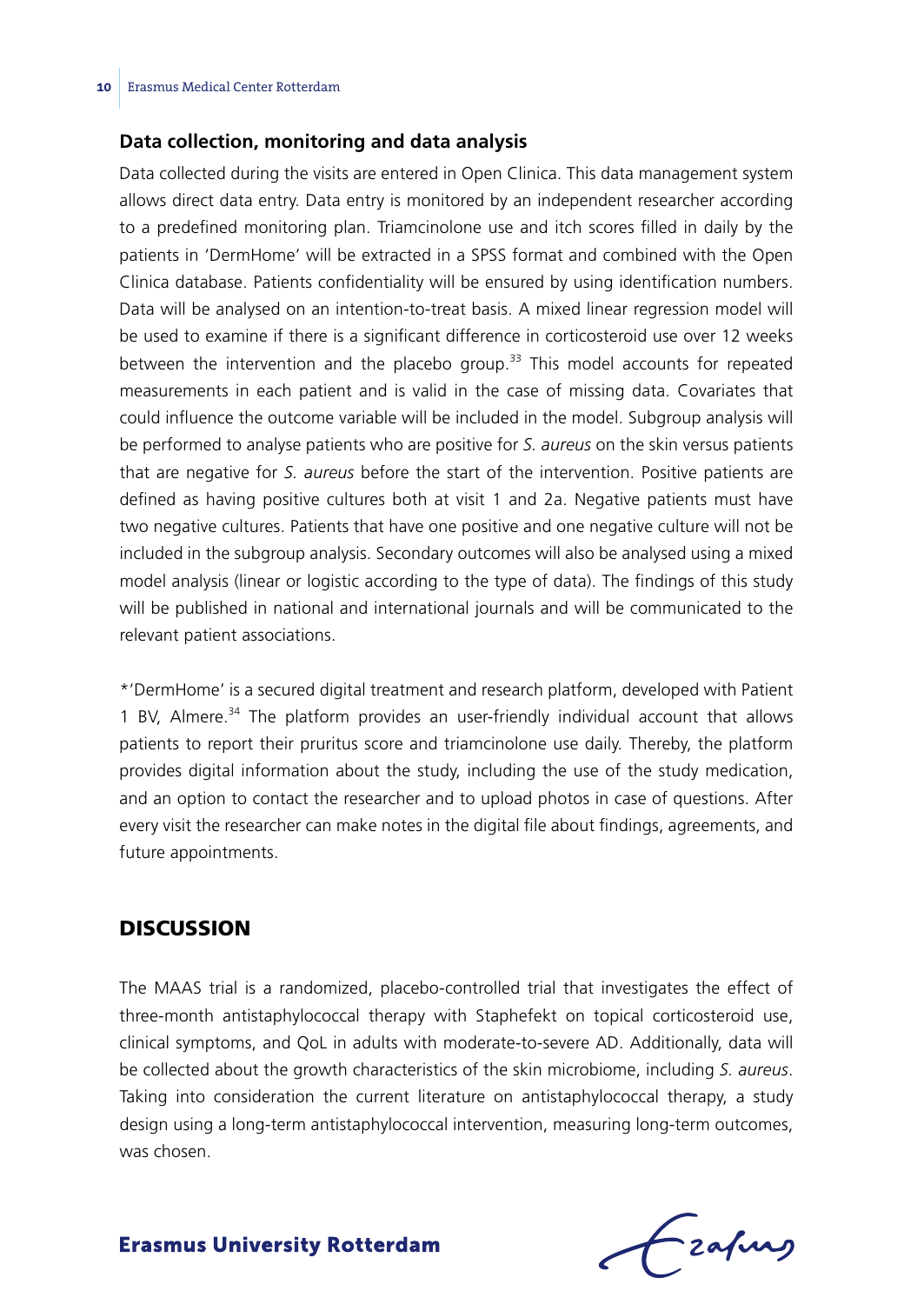Evidence for the clinical efficacy of Staphefekt, registered as a class 1 medical device in Europe, is based on *in vitro* studies and a case series.18-20 These *in vitro* studies showed that Staphefekt kills different strains of *S. aureus* (also methicillin-resistant strains), without harming the commensal flora or inducing bacterial resistance.<sup>19</sup> A case series describes clinical improvement of *S. aureus* related symptoms, such as folliculitis and superinfected dermatitis, and no development of resistance during long-term daily treatment with Staphefekt based on the minimal inhibitory concentrations of the cultured *S. aureus* strains over time.<sup>35</sup> The lack of resistance induction can be expected, as bacterial killing by an endolysin is independent of the involvement of the bacterial metabolism. The co-evolution of bacteriophages and their host bacteria over millions of years ensures that phage endolysins attack essential bonds in the bacterial cell wall that cannot be adapted by the host.<sup>22</sup> Thereby, the lytic activity of exogenously applied endolysins results in lysis of the target cells within seconds, restricting the possibility to adapt and develop resistance. Furthermore, attacking several bonds of the bacterial wall simultaneously by the use of more than one enzymatically active domain in the Staphefekt molecule makes resistance even less likely to develop.<sup>18</sup>

Because of the proteinaceous nature of endolysins, immunogenicity can be of concern. The literature shows the possibility of the formation of non-neutralizing antibodies against lysins other than Staphefekt.<sup>22</sup> In a study in which the presence of anti-Staphefekt IgG was evaluated in serum from 21 Staphefekt-naive healthy human donors, pre-existent IgG antibodies recognizing Staphefekt epitopes could be detected in all the donors (unpublished data). This can be explained as humans are exposed daily to *S. aureus* and, therefore, to bacteriophages and their lysins. However, Staphefekt is a large protein molecule (>50 kDa), making penetration through the skin and mucosa and subsequent antibody reactions unlikely.<sup>36</sup>

Calculation of the sample size for this study was hampered as no information was available about the effect of Staphefekt on corticosteroid use and clinical efficacy in AD. Therefore, the study should be considered as hypothesis generating, giving insight into effect sizes and distributions of clinical outcomes. Our expected effect size was based on a study of Hon *et al*. 26 that studies the effect of bleach on corticosteroid use in AD. We chose a slightly higher effect size, because we expect the effect of Staphefekt that specifically targets *S. aureus* to be more efficacious than bleach. We consider this effect size, a reduction in corticosteroid use of more than one day a week over 12 weeks, as clinically relevant because of the (low) risk of side effects and a general reluctance of patients to use corticosteroids, resulting in poor compliance and a lack of treatment efficacy.<sup>37,38</sup>

-zafurs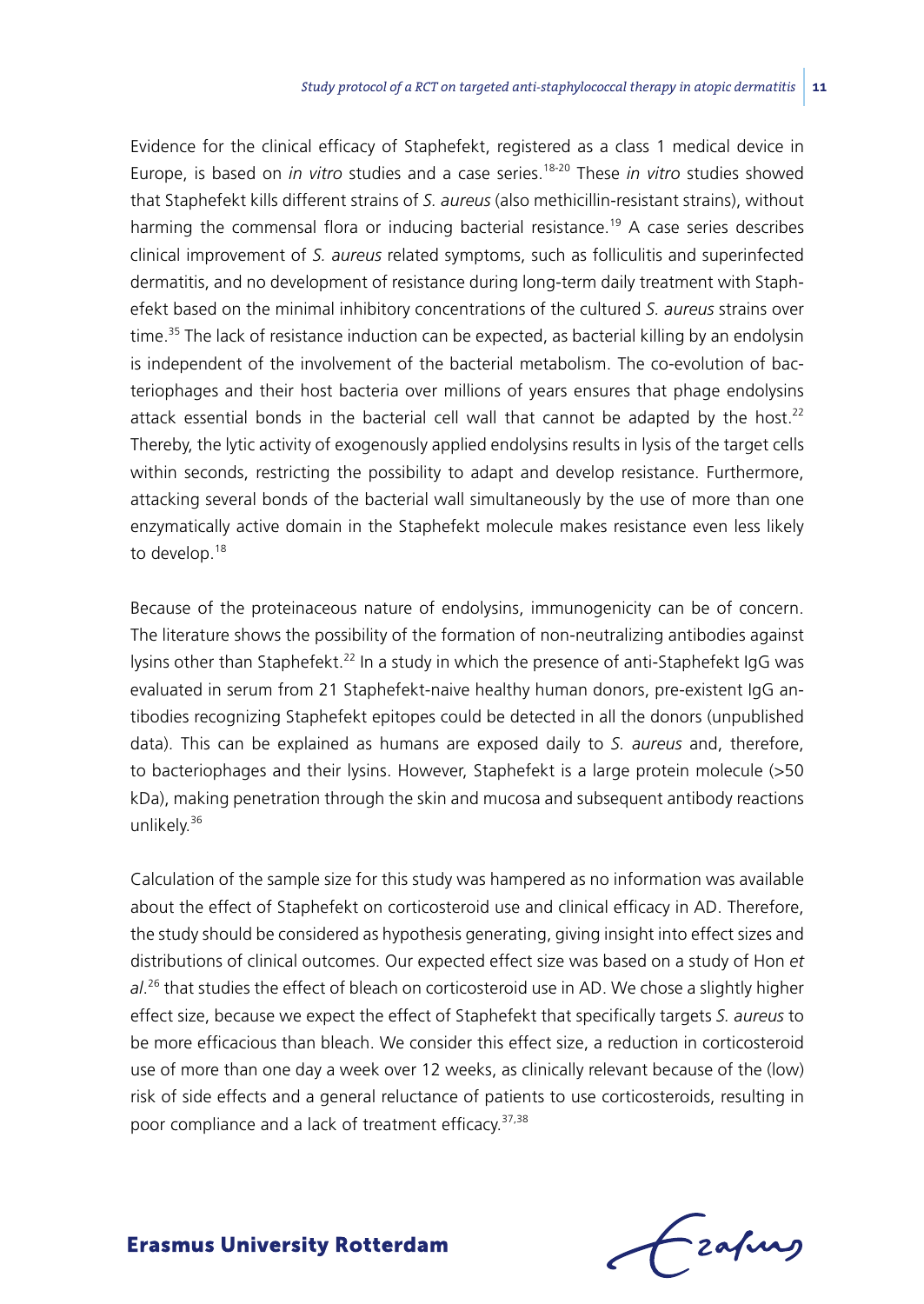#### **12** Erasmus Medical Center Rotterdam

No consensus has been reached yet on a standardized outcome for long-term AD control, the primary goal of our study. The Harmonising Outcome Measures for Eczema (HOME) initiative reached consensus on the use of EASI and POEM as doctor-based and patientbased measures of AD severity, of which both are included as secondary outcomes in this trial.<sup>39</sup> According to the authors of HOME, measures of long-term control could include time to flare and the use of rescue medicine.<sup>39</sup> Next to corticosteroid use, both these study outcomes were included in this study as secondary parameters.

In conclusion, this study will evaluate the effects of a three-month targeted antistaphylococcal therapy with Staphefekt in moderate-to-severe AD. The lack of resistance induction allows long-term treatment with this antistaphylococcal agent. This study will provide the first data on the use of antistaphylococcal therapy with Staphefekt in AD and may provide new insights into the role of *S. aureus* in the pathophysiology of AD.

 $f$  zafung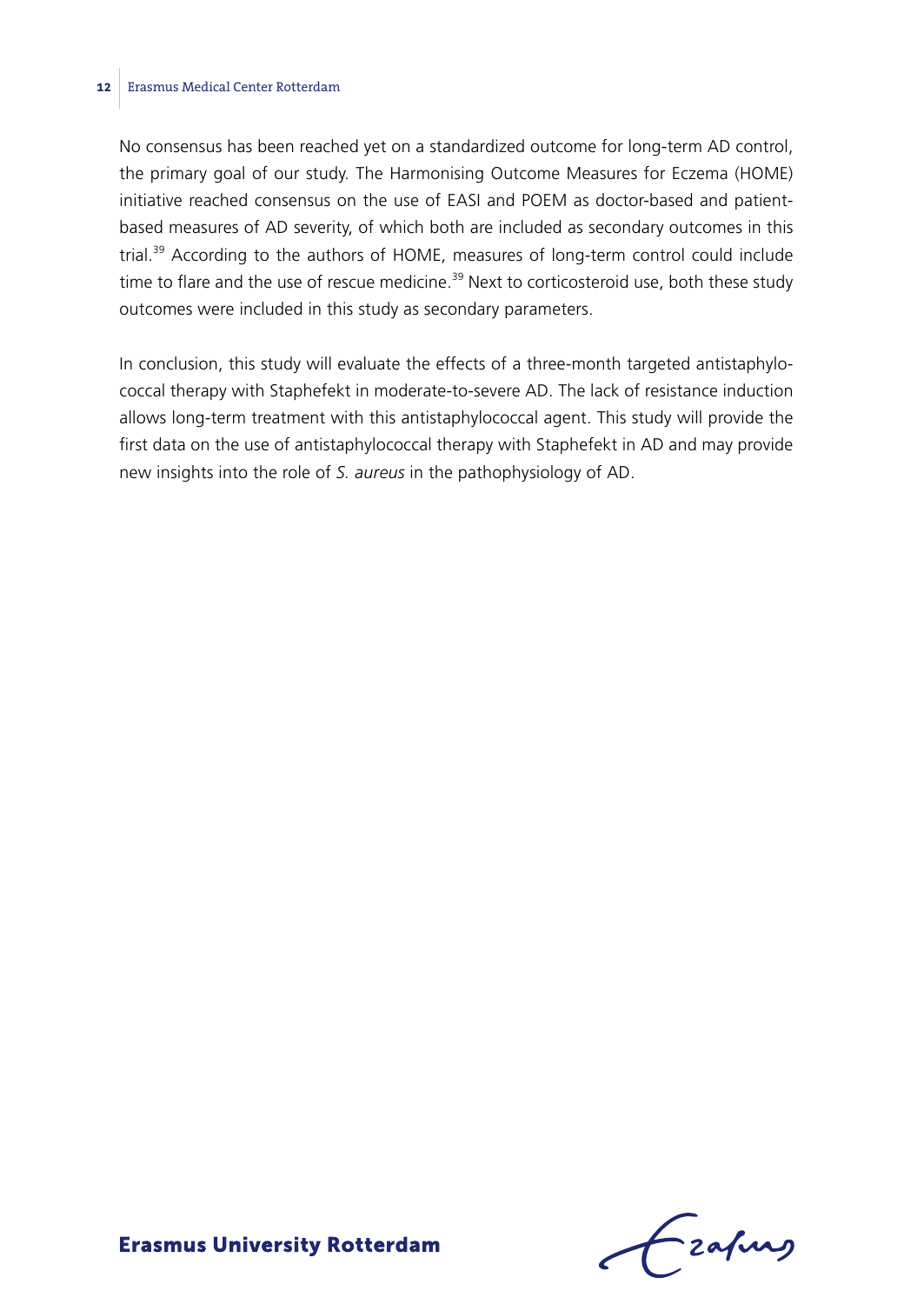## **REFERENCES**

- 1 Bieber T. Atopic dermatitis. *N. Engl. J. Med.* 2008; **358**: 1483-94.
- 2 Lewis-Jones S. Quality of life and childhood atopic dermatitis: the misery of living with childhood eczema. *Int. J. Clin. Pract.* 2006; **60**: 984-92.
- 3 Ben-Gashir MA, Seed PT, Hay RJ. Quality of life and disease severity are correlated in children with atopic dermatitis. *Br. J. Dermatol.* 2004; **150**: 284-90.
- 4 Totte JE, van der Feltz WT, Hennekam M *et al.* Prevalence and odds of Staphylococcus aureus carriage in atopic dermatitis: a systematic review and meta-analysis. *Br J Dermatol* 2016.
- 5 Kong HH, Oh J, Deming C *et al.* Temporal shifts in the skin microbiome associated with disease flares and treatment in children with atopic dermatitis. *Genome Res.* 2012; **22**: 850-9.
- 6 Travers JB. Toxic interaction between Th2 cytokines and Staphylococcus aureus in atopic dermatitis. *J. Invest. Dermatol.* 2014; **134**: 2069-71.
- 7 Biedermann T, Skabytska Y, Kaesler S *et al.* Regulation of T Cell Immunity in Atopic Dermatitis by Microbes: The Yin and Yang of Cutaneous Inflammation. *Front. Immunol.* 2015; **6**: 353.
- 8 Ring J, Alomar A, Bieber T *et al.* Guidelines for treatment of atopic eczema (atopic dermatitis) part I. *J. Eur. Acad. Dermatol. Venereol.* 2012; **26**: 1045-60.
- 9 Ring J, Alomar A, Bieber T *et al.* Guidelines for treatment of atopic eczema (atopic dermatitis) Part II. *J. Eur. Acad. Dermatol. Venereol.* 2012; **26**: 1176-93.
- 10 Bath-Hextall FJ, Birnie AJ, Ravenscroft JC *et al.* Interventions to reduce Staphylococcus aureus in the management of atopic eczema: an updated Cochrane review. *Br. J. Dermatol.* 2010; **163**: 12-26.
- 11 Hepburn L, Hijnen DJ, Sellman BR *et al.* The complex biology and contribution of Staphylococcus aureus in atopic dermatitis, current and future therapies. *Br J Dermatol* 2016.
- 12 Brussow H. Turning the inside out: the microbiology of atopic dermatitis. *Environ. Microbiol.* 2016; **18**: 2089-102.
- 13 Wong SM, Ng TG, Baba R. Efficacy and safety of sodium hypochlorite (bleach) baths in patients with moderate to severe atopic dermatitis in Malaysia. *J. Dermatol.* 2013; **40**: 874-80.
- 14 Ryan C, Shaw RE, Cockerell CJ *et al.* Novel sodium hypochlorite cleanser shows clinical response and excellent acceptability in the treatment of atopic dermatitis. *Pediatr. Dermatol.* 2013; **30**: 308-15.
- 15 Odell ID, Flavell RA. Microbiome: Ecology of eczema. *Nat Microbiol* 2016; **1**: 16135.
- 16 Chaptini C, Quinn S, Marshman G. Methicillin-resistant Staphylococcus aureus in children with atopic dermatitis from 1999 to 2014: A longitudinal study. *Australas. J. Dermatol.* 2016; **57**: 122-7.
- 17 Knoll BM, Mylonakis E. Antibacterial bioagents based on principles of bacteriophage biology: an overview. *Clin. Infect. Dis.* 2014; **58**: 528-34.
- 18 Fluit AC, van Marm S, Eichenseher F *et al.* Killing and lysis of Staphylococcus aureus and other staphylococci by an endolysin. In: *52th ICAAC, abstract F-1516*. San Francisco. 2012.
- 19 Herpers BL, Badoux P, Pietersma F *et al.* Specific lysis of methicillin susceptible and resistant Staphylococcus aureus by the endolysin Staphefekt SA.100 TM. Abstract R144. In: *24th European Congress of Clinical Microbiology and Infectious Diseases (ECCMID) 2014*. Barcelona, Spain.
- 20 Herpers BL, Badoux P, Totté JEE *et al.* Specific lysis of Staphylococcus aureus by the bacteriophage endolysin staphefekt SA.100: in vitro studies and human case series. In: *EuroSciCon meeting*. London, UK. 2014.

Czafing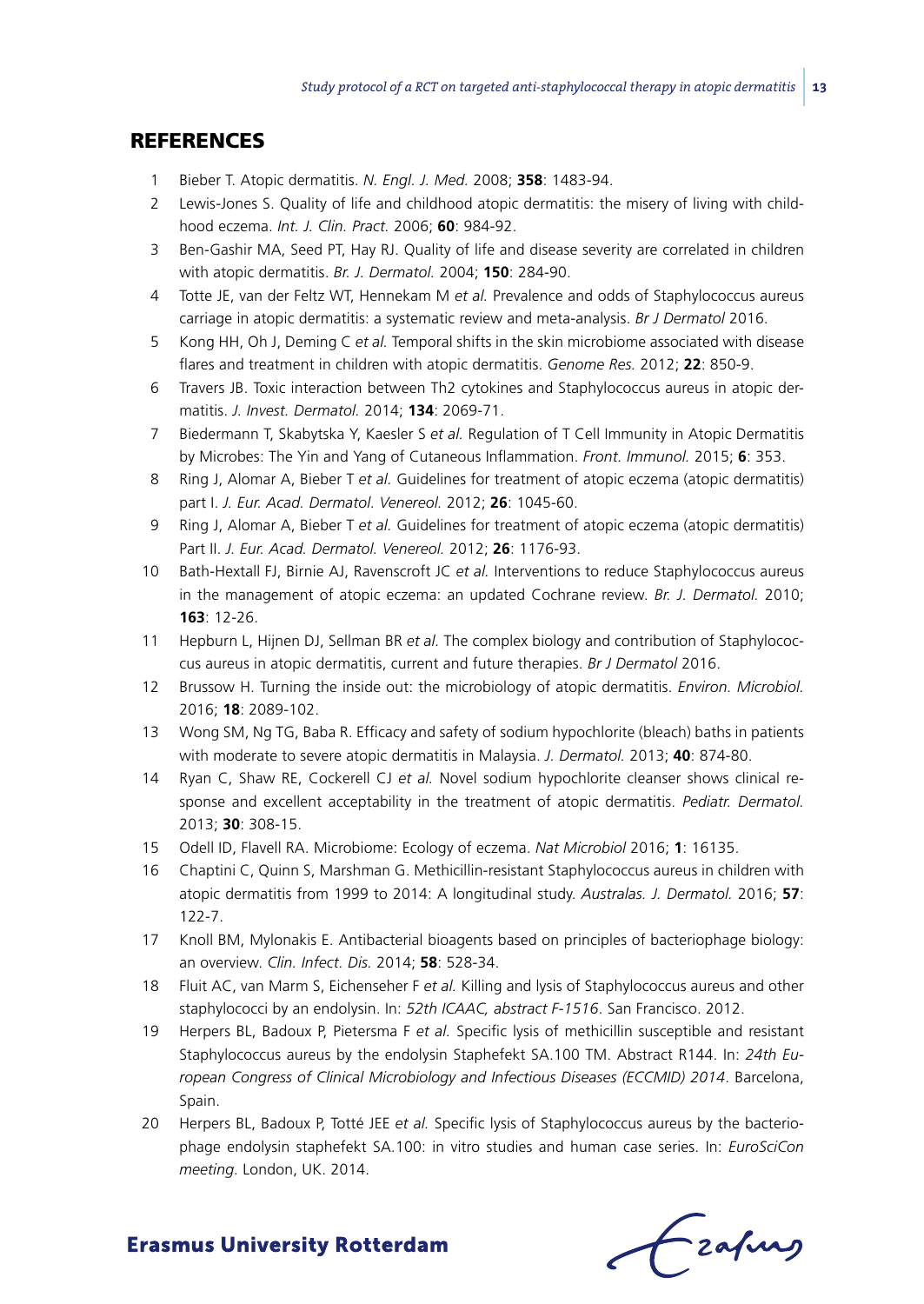#### **14** Erasmus Medical Center Rotterdam

- 21 Fischetti VA. Lysin Therapy for Staphylococcus aureus and Other Bacterial Pathogens. *Curr Top Microbiol Immunol* 2016.
- 22 Pastagia M, Schuch R, Fischetti VA *et al.* Lysins: the arrival of pathogen-directed anti-infectives. *J. Med. Microbiol.* 2013; **62**: 1506-16.
- 23 Williams HC, Burney PG, Hay RJ *et al.* The U.K. Working Party's Diagnostic Criteria for Atopic Dermatitis. I. Derivation of a minimum set of discriminators for atopic dermatitis. *Br. J. Dermatol.* 1994; **131**: 383-96.
- 24 Williams HC, Burney PG, Pembroke AC *et al.* The U.K. Working Party's Diagnostic Criteria for Atopic Dermatitis. III. Independent hospital validation. *Br. J. Dermatol.* 1994; **131**: 406-16.
- 25 Williams HC, Burney PG, Strachan D *et al.* The U.K. Working Party's Diagnostic Criteria for Atopic Dermatitis. II. Observer variation of clinical diagnosis and signs of atopic dermatitis. *Br. J. Dermatol.* 1994; **131**: 397-405.
- 26 Hon KL, Tsang YC, Lee VW *et al.* Efficacy of sodium hypochlorite (bleach) baths to reduce Staphylococcus aureus colonization in childhood onset moderate-to-severe eczema: A randomized, placebo-controlled cross-over trial. *J Dermatolog Treat* 2016; **27**: 156-62.
- 27 Tofte S, Graeber M, Cherill R *et al.* Eczema area and severity index (EASI): a new tool to evaluate atopic dermatitis. *J Eur Acad Dermatol Venereol* 1998; **11**: S197.
- 28 Jenkins HH, Spencer ED, Weissgerber AJ *et al.* Correlating an 11-point verbal numeric rating scale to a 4-point verbal rating scale in the measurement of pruritus. *J. Perianesth. Nurs.* 2009; **24**: 152-5.
- 29 Charman CR, Venn AJ, Williams HC. The patient-oriented eczema measure: development and initial validation of a new tool for measuring atopic eczema severity from the patients' perspective. *Arch Dermatol* 2004; **140**: 1513-9.
- 30 Chren MM, Lasek RJ, Flocke SA *et al.* Improved discriminative and evaluative capability of a refined version of Skindex, a quality-of-life instrument for patients with skin diseases. *Arch Dermatol* 1997; **133**: 1433-40.
- 31 Chren MM, Lasek RJ, Quinn LM *et al.* Skindex, a quality-of-life measure for patients with skin disease: reliability, validity, and responsiveness. *J Invest Dermatol* 1996; **107**: 707-13.
- 32 McInnes P, Cutting M. Manual of procedures for Human Microbiome Project, version 12.0. 2010. Available from: http://www.ncbi.nlm.nih.gov/projects/gap/cgi-bin/document.cgi?study\_ id=phs000228.v3.p1&phv=158680&phd=3190&pha=&pht=1184&phvf=&phdf=&phaf=&pht f=&dssp=1&consent=&temp=1#sec64.
- 33 Verbeke G, Molenberghs G. *Linear mixed models for longitudinal data*: New York: Springer. 2000.
- 34 de Graaf M, Totte JE, van Os-Medendorp H *et al.* Treatment of Infantile Hemangioma in Regional Hospitals With eHealth Support: Evaluation of Feasibility and Acceptance by Parents and Doctors. *JMIR Res Protoc* 2014; **3**: e52.
- 35 Totté JEE, van Doorn MB, Pasmans S. Successful Treatment of Chronic Staphylococcus aureus-Related Dermatoses with the Topical Endolysin Staphefekt SA.100: A Report of 3 Cases. *Case Rep. Dermatol.* 2017; **9**: 19-25.
- 36 Bos JD, Meinardi MM. The 500 Dalton rule for the skin penetration of chemical compounds and drugs. *Exp. Dermatol.* 2000; **9**: 165-9.
- 37 Kojima R, Fujiwara T, Matsuda A *et al.* Factors associated with steroid phobia in caregivers of children with atopic dermatitis. *Pediatr Dermatol* 2013; **30**: 29-35.
- 38 Hengge UR, Ruzicka T, Schwartz RA *et al.* Adverse effects of topical glucocorticosteroids. *J Am Acad Dermatol* 2006; **54**: 1-15; quiz 6-8.

fraques